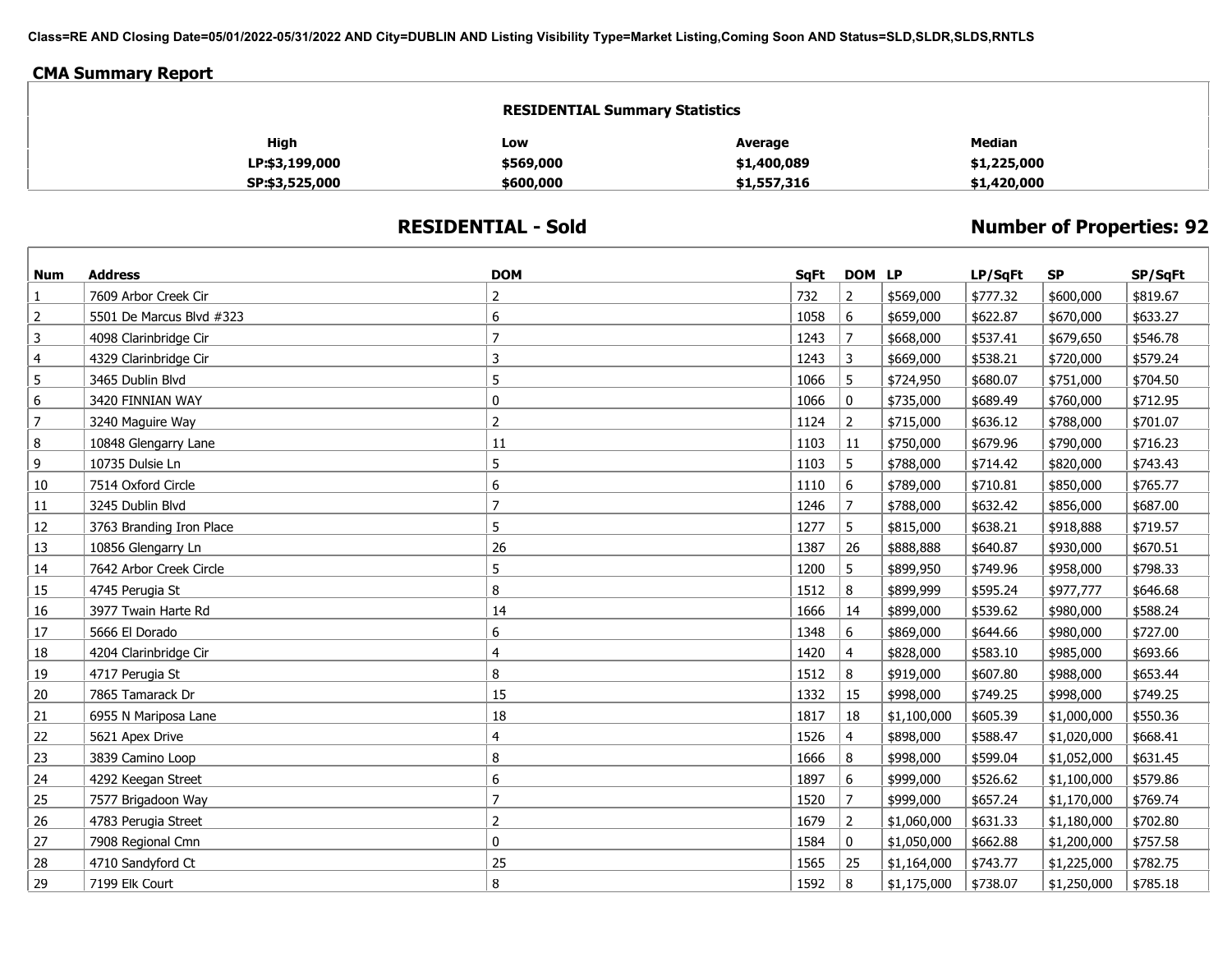| 30 | 3663 Finnian Way        | 7              | 2158 | 7              | \$1,138,000 | \$527.34   | \$1,250,000 | \$579.24   |
|----|-------------------------|----------------|------|----------------|-------------|------------|-------------|------------|
| 31 | 8374 Mulberry Pl        | 5              | 1780 | 5              | \$998,000   | \$560.67   | \$1,250,000 | \$702.25   |
| 32 | 6756 Hickory Ln         | $\mathbf 0$    | 1392 | 0              | \$1,150,000 | \$826.15   | \$1,250,000 | \$897.99   |
| 33 | 3766 Rimini Ln          | 12             | 2049 | 12             | \$1,288,888 | \$629.03   | \$1,300,000 | \$634.46   |
| 34 | 3969 Twain Harte Road   | 11             | 2002 | 11             | \$1,228,888 | \$613.83   | \$1,300,000 | \$649.35   |
| 35 | 7932 Shannon Ave        | 16             | 1116 | 16             | \$1,175,000 | \$1,052.87 | \$1,300,000 | \$1,164.87 |
| 36 | 7168 Tamarack Dr        | 5              | 1288 | 5              | \$1,185,000 | \$920.03   | \$1,310,000 | \$1,017.08 |
| 37 | 5701 Sterling St        | $\overline{7}$ | 2128 | $\overline{7}$ | \$1,149,000 | \$539.94   | \$1,317,000 | \$618.89   |
| 38 | 4027 Clare St           | 6              | 1879 | 6              | \$1,100,000 | \$585.42   | \$1,327,000 | \$706.23   |
| 39 | 7825 Castilian Rd       |                | 1522 | $\mathbf{1}$   | \$1,100,000 | \$722.73   | \$1,350,000 | \$886.99   |
| 40 | 7390 Dover Ln           | 6              | 1055 | 6              | \$998,000   | \$945.97   | \$1,350,000 | \$1,279.62 |
| 41 | 5596 Barrel Ave         | 6              | 2492 | 6              | \$1,249,888 | \$501.56   | \$1,375,000 | \$551.77   |
| 42 | 7754 Starward Dr        | 3              | 1038 | 3              | \$1,199,000 | \$1,155.11 | \$1,375,000 | \$1,324.66 |
| 43 | 3988 Scottfield St      | 5              | 2097 | 5              | \$1,149,300 | \$548.07   | \$1,375,000 | \$655.70   |
| 44 | 4499 Brannigan St       | 6              | 2250 | 6              | \$1,188,000 | \$528.00   | \$1,385,000 | \$615.56   |
| 45 | 4252 Midlands Ct        | 12             | 2097 | 12             | \$1,299,888 | \$619.88   | \$1,400,000 | \$667.62   |
| 46 | 7093 Calistoga Lane     | 9              | 2160 | 9              | \$1,349,888 | \$624.95   | \$1,415,000 | \$655.09   |
| 47 | 7808 Landale Ave        | $\overline{7}$ | 1176 | $\overline{7}$ | \$1,250,000 | \$1,062.93 | \$1,425,000 | \$1,211.73 |
| 48 | 8442 Longford Way       | $\overline{7}$ | 1424 | $\overline{7}$ | \$1,115,000 | \$783.01   | \$1,430,000 | \$1,004.21 |
| 49 | 4068 Panorama Dr        | 12             | 2447 | 12             | \$1,349,000 | \$551.29   | \$1,480,000 | \$604.82   |
| 50 | 4622 Rimini Ct          | 6              | 2319 | 6              | \$1,348,000 | \$581.29   | \$1,500,000 | \$646.83   |
| 51 | 4631 Rimini Ct          | $\overline{2}$ | 1927 | $\overline{2}$ | \$1,225,000 | \$635.70   | \$1,500,000 | \$778.41   |
| 52 | 7924 Tamarack Dr        | 5              | 1338 | 5              | \$1,198,000 | \$895.37   | \$1,511,111 | \$1,129.38 |
| 53 | 5457 Gracen Way         | 41             | 2758 | 41             | \$1,498,000 | \$543.15   | \$1,515,000 | \$549.31   |
| 54 | 8238 Cardiff Ct         | 8              | 1116 | 8              | \$1,250,000 | \$1,120.07 | \$1,520,000 | \$1,362.01 |
| 55 | 4132 Panorama Drive     |                | 2428 | $\mathbf{1}$   | \$1,380,000 | \$568.37   | \$1,525,000 | \$628.09   |
| 56 | 6999 Ann Arbor Way      | 8              | 1830 | 8              | \$1,350,000 | \$737.70   | \$1,535,000 | \$838.80   |
| 57 | 7900 Cranford Ln        | $\overline{7}$ | 1475 | $\overline{7}$ | \$1,225,000 | \$830.51   | \$1,560,000 | \$1,057.63 |
| 58 | 6814 Amador Valley Blvd | 7              | 2520 | 7              | \$1,499,000 | \$594.84   | \$1,560,000 | \$619.05   |
| 59 | 8434 Deervale Road      | 6              | 1321 | 6              | \$1,099,000 | \$831.95   | \$1,600,000 | \$1,211.20 |
| 60 | 2032 Confidence Way     | 6              | 2025 | 6              | \$1,599,000 | \$789.63   | \$1,636,000 | \$807.90   |
| 61 | 8635 Davona Drive       | 9              | 1458 | 9              | \$1,199,000 | \$822.36   | \$1,650,000 | \$1,131.69 |
| 62 | 3943 Alstead            | 9              | 2192 | 9              | \$1,625,000 | \$741.33   | \$1,675,000 | \$764.14   |
| 63 | 7942 Agate Way          | 12             | 2036 | 12             | \$1,750,000 | \$859.53   | \$1,702,500 | \$836.20   |
| 64 | 5876 Nugget Way         | 6              | 2424 | 6              | \$1,549,000 | \$639.03   | \$1,710,700 | \$705.73   |
| 65 | 7677 Topaz Cir          | 8              | 2610 | 8              | \$1,599,000 | \$612.64   | \$1,720,000 | \$659.00   |
| 66 | 4620 Myrtle Dr          | $\overline{7}$ | 1768 | $\overline{7}$ | \$1,491,000 | \$843.33   | \$1,725,000 | \$975.68   |
| 67 | 8557 Valencia St        | 6              | 2161 | 6              | \$1,549,000 | \$716.80   | \$1,750,000 | \$809.81   |
| 68 | 4029 Chalk Hill Way     | $\mathbf{1}$   | 2258 | $\mathbf{1}$   | \$1,649,000 | \$730.29   | \$1,900,000 | \$841.45   |
| 69 | 4277 Healdsburg Way     | $12\,$         | 2156 | 12             | \$1,649,888 | \$765.25   | \$1,905,000 | \$883.58   |
| 70 | 3705 Rimini Ln          | $18\,$         | 3030 | 18             | \$1,998,000 | \$659.41   | \$1,975,000 | \$651.82   |